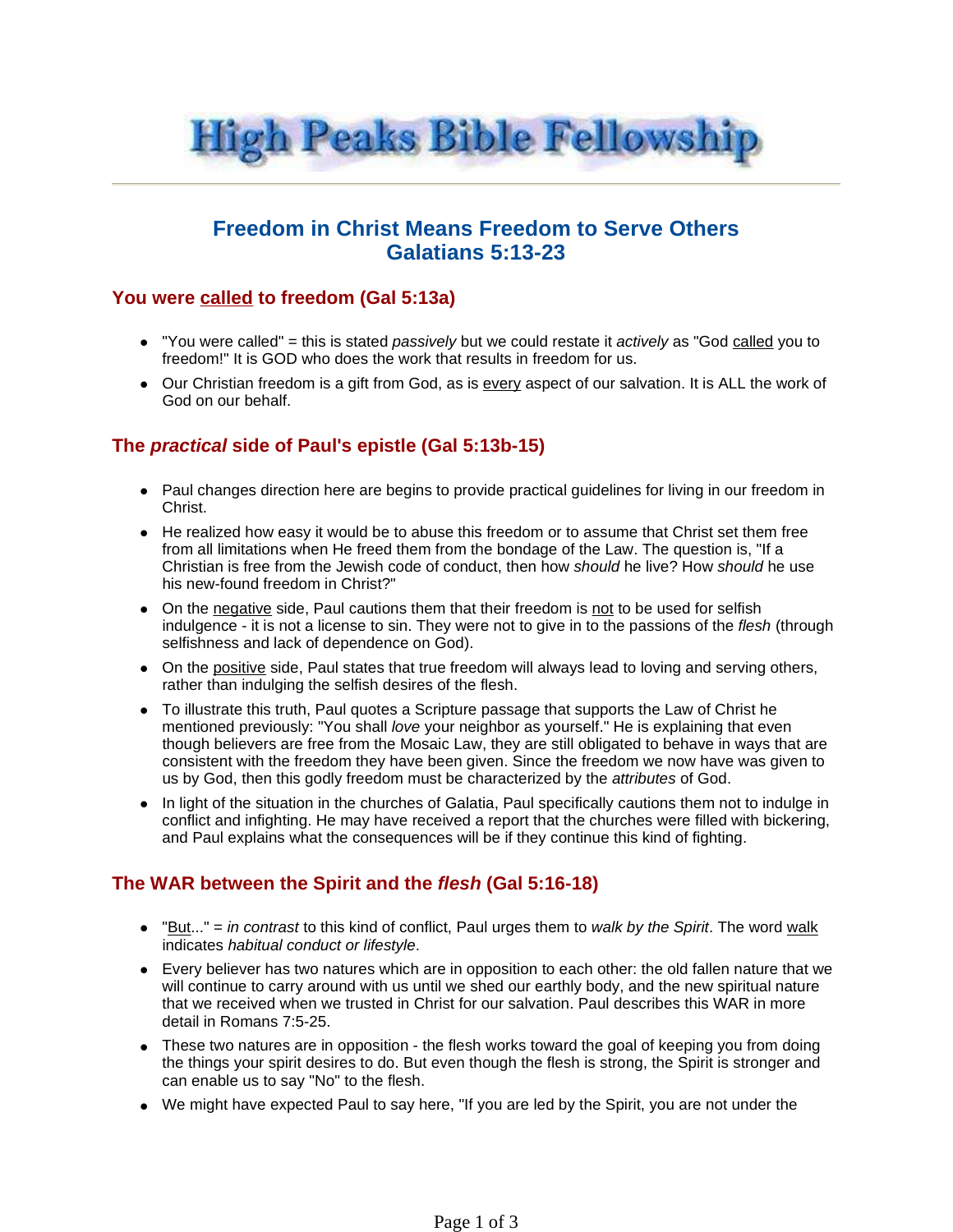flesh." But by saying, "you are not under the law," Paul is equating the Law with the flesh. The ordinances of the Law were works of the flesh - a religious system of self-effort seeking to attain self-righteousness.

### **Describing the works of the flesh (Gal 5:19-21)**

- Here Paul gives a list of some of the tendencies of our fleshly, fallen nature. He gives four groups of sins: sexual sins, sins of idolatry, sins of interpersonal relationships, and sensual sins.
	- 1. Sexual Sins include immorality (porneia, prostitution, harlotry), impurity (akatharsia, moral impurity), and sensuality (aselgeia, debauchery, orgies). Sexual sins of all kinds were common in paganism.
	- 2. Sins of Idolatry include idolatry (eidolatreia, worship of idols) and witchcraft (pharmakeia from *pharmakon*, a drug, administering drugs). The sorcerers used this in their magical arts and rituals of idol worship.
	- 3. Sins of Interpersonal Relationships include enmities (exthrai, personal animosities), strife (eris, rivalry, discord), jealousy (zelos, our exact term), outbursts of anger (thumos, stirring emotions resulting in explosions), disputes (eritheiai, from erithos, a day laborer, guild worker, therefore "party spirit"), dissensions (dichostasiai, "splits in two" or divisions), factions (haireseis, showing favoritism), and envying (phthonoi, feelings of ill-will).
	- 4. Sensual Sins include drunkenness (methai, drunken excesses) and carousing (komoi, drinking parties like those in honor of Bacchus).
- This list is not meant to be exhaustive but representative. The habitual practice of things like these indicate that a person may not have the Spirit.

# **Describing the fruit of the Spirit (Gal 5:22-23)**

- In contrast to the previous list, Paul identifies some of the qualities that should characterize a believer who has received the gift of salvation by grace and in whom God is at work.
- Paul changes the word from "works" to "fruit" this indicates that these qualities are things that grow as a result of the continuing work of the Holy Spirit in our lives.
- These qualities characterize God Himself, and He desires that those who belong to Him should become more and more like Him as His Spirit works in the new nature.
- The "fruit of the Spirit" can be viewed as a cluster of attributes whose primary characteristic is love. The love of God expresses itself in many other qualities, including joy and peace in the midst of trial, patience under stress, kindness and goodness toward others (particularly those who oppose us), faithfulness to God and to our commitments, gentleness/meekness, and self-control (specifically, exercising control over our fleshly tendencies).
- The Law can bring no charge against virtues such as these! They are godly, true, and right they cannot be condemned.

### **We are no longer in bondage to the fleshly nature (Gal 5:24-26)**

- Here Paul reminds us of what he said in Gal. 2:20. The old nature has been crucified with Christ. We can imagine that our old nature has received a fatal wound with Christ on the cross.
- **Believers are no longer bound to submit to its influences we now have a choice!**
- Since we now have a new life by the working of the Holy Spirit, let us also behave in harmony with the Spirit's character and desires for us.
- In the last phrase, Paul reminds the Galatians to live at peace with each other and to stop the